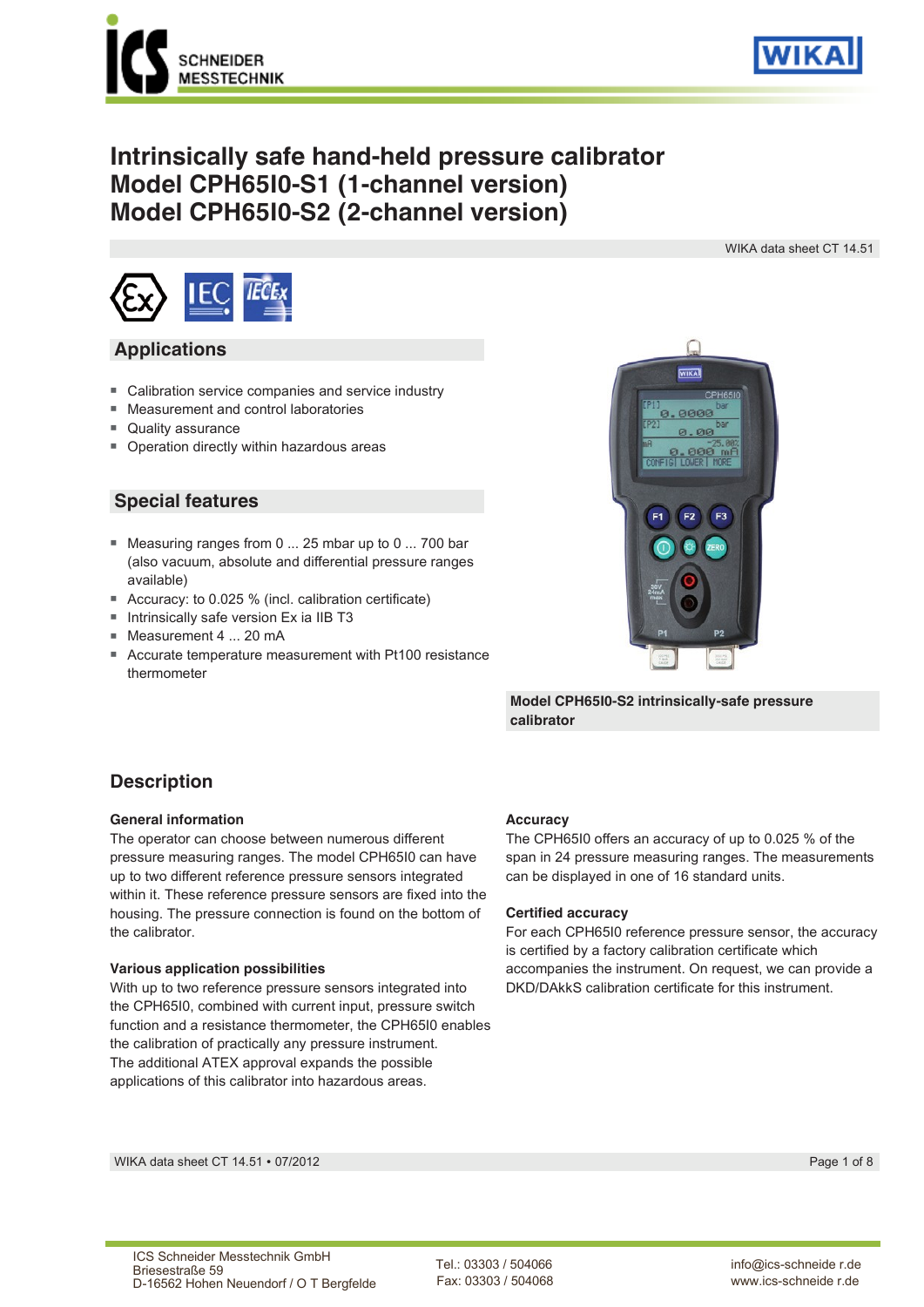

### **Specifications Model CPH65I0**

| <b>Sensor technology</b> |                                                                                                                                      |                                 |                         |                                                                                                             |                     |                                   |                         |  |
|--------------------------|--------------------------------------------------------------------------------------------------------------------------------------|---------------------------------|-------------------------|-------------------------------------------------------------------------------------------------------------|---------------------|-----------------------------------|-------------------------|--|
| <b>Measuring range</b>   | mbar                                                                                                                                 |                                 |                         | $-25$ $+25$ <sup>1)</sup> $-70$ $+70$ <sup>1)</sup> $-350$ $+350$ <sup>1)</sup> $-500$ $+500$ <sup>1)</sup> |                     |                                   |                         |  |
| Overpressure limit       | mbar                                                                                                                                 | 70                              | 200<br>700<br>1,000     |                                                                                                             |                     |                                   |                         |  |
| Accuracy                 | %FS                                                                                                                                  | 0.1                             | 0.05                    | 0.035                                                                                                       |                     |                                   |                         |  |
| <b>Measuring range</b>   | bar                                                                                                                                  | $-1$ +1 <sup>1</sup> )          | $-1$ $+2$ <sup>1)</sup> |                                                                                                             |                     |                                   |                         |  |
| Overpressure limit       | bar                                                                                                                                  | $\overline{2}$                  | $\overline{4}$          |                                                                                                             |                     |                                   |                         |  |
| Accuracy                 | %FS                                                                                                                                  | 0.025                           |                         |                                                                                                             |                     |                                   |                         |  |
| <b>Measuring range</b>   | bar                                                                                                                                  | 011                             | $0 \dots 2^{1}$         | 03.52                                                                                                       | 07 <sup>2</sup>     | $010^{2}$                         | 0202                    |  |
| Overpressure limit       | bar                                                                                                                                  | 2                               | $\overline{4}$          | 13                                                                                                          | 13                  | 13                                | 40                      |  |
| Accuracy                 | %FS                                                                                                                                  | 0.025                           |                         |                                                                                                             |                     |                                   |                         |  |
| <b>Measuring range</b>   | bar                                                                                                                                  | 0352                            | 070                     | 0100                                                                                                        | 0200                | 0350                              | 0700                    |  |
| Overpressure limit       | bar                                                                                                                                  | 70                              | 200                     | 200                                                                                                         | 700<br>1,000<br>400 |                                   |                         |  |
| Accuracy                 | %FS                                                                                                                                  | 0.025                           | 0.035                   |                                                                                                             |                     |                                   |                         |  |
| <b>Measuring range</b>   | bar abs.                                                                                                                             | 01                              | 02                      | 07                                                                                                          | 010<br>020          |                                   |                         |  |
| Overpressure limit       | bar abs.                                                                                                                             | $\overline{2}$                  | $\overline{4}$          | 13<br>13<br>40                                                                                              |                     |                                   |                         |  |
| Accuracy                 | %FS                                                                                                                                  | 0.025                           |                         |                                                                                                             |                     |                                   |                         |  |
| <b>Measuring range</b>   | mbar diff.                                                                                                                           | $025^{13}$                      | $0 \dots 70^{13}$       | $0350^{13}$                                                                                                 | 0 2,00013)          | $\vert 0 \ldots 3,5001\rangle$ 3) | $0 \ldots 7,0001^{(3)}$ |  |
| Overpressure limit       | mbar diff.                                                                                                                           | 70                              | 200                     | 700                                                                                                         | 4,000               | 7,000                             | 10,000                  |  |
| Accuracy                 | %FS                                                                                                                                  | 0.1                             | 0.05                    | 0.035                                                                                                       | 0.025               |                                   |                         |  |
| Type of pressure         | Relative pressure, absolute pressure, vacuum and differential pressure)                                                              |                                 |                         |                                                                                                             |                     |                                   |                         |  |
| Pressure connection      | 1/8 NPT female (incl. adapter 1/8 NPT male to G 1/2 B male5)                                                                         |                                 |                         |                                                                                                             |                     |                                   |                         |  |
| Pressure medium          | all liquids and gases which are compatible with 316 SS stainless steel)                                                              |                                 |                         |                                                                                                             |                     |                                   |                         |  |
| Resolution               | 5-digit                                                                                                                              |                                 |                         |                                                                                                             |                     |                                   |                         |  |
| <b>Current</b>           |                                                                                                                                      |                                 |                         |                                                                                                             |                     |                                   |                         |  |
| Measuring range          | 024mA                                                                                                                                |                                 |                         |                                                                                                             |                     |                                   |                         |  |
| Resolution               | $1 \mu A$                                                                                                                            |                                 |                         |                                                                                                             |                     |                                   |                         |  |
| Accuracy                 |                                                                                                                                      | 0.015 % of measured value ±2 µA |                         |                                                                                                             |                     |                                   |                         |  |
| Temperature              |                                                                                                                                      |                                 |                         |                                                                                                             |                     |                                   |                         |  |
| Measuring range          | $-40$ +150 °C                                                                                                                        |                                 |                         |                                                                                                             |                     |                                   |                         |  |
| Resolution               | 0.01 °C                                                                                                                              |                                 |                         |                                                                                                             |                     |                                   |                         |  |
| Accuracy                 | 0.015 % of measured value $\pm 20$ m $\Omega$ , or 0.2 °C for complete measuring chain<br>(Pt100 resistance thermometer and CPH65I0) |                                 |                         |                                                                                                             |                     |                                   |                         |  |

1) Non isolated: Only use the pressure measuring ranges marked in this way with clean and non-corrosive gases.<br>2) Pressure measurement possible in vacuum range to -1 bar.<br>3) For differential pressure sensors with a measuri

of the calibrator. 5) Adapter not included in delivery for North America.

| <b>Base instrument</b>   |                                                                                                                                                                                                                                                                                            |
|--------------------------|--------------------------------------------------------------------------------------------------------------------------------------------------------------------------------------------------------------------------------------------------------------------------------------------|
| Measuring inputs         | 1 input for CPH65I0-S1<br>2 inputs for CPH65I0-S2                                                                                                                                                                                                                                          |
| Pressure connection      | 1/ <sub>8</sub> NPT female thread                                                                                                                                                                                                                                                          |
| Pressure medium          | All liquids and gases which are compatible with 316 SS stainless steel)                                                                                                                                                                                                                    |
| Temperature compensation | 1535 °C                                                                                                                                                                                                                                                                                    |
| Temperature coefficient  | 0.002 % of the span/°C outside of the 15  35 °C temperature range                                                                                                                                                                                                                          |
| Pressure units           | psi, bar, mbar, kPa, MPa, kg/cm <sup>2</sup> , mmHO (4 °C), mmH <sub>2</sub> O (20 °C), cmH <sub>2</sub> O (4 °C), cmH <sub>2</sub> O (20 °C),<br>inH <sub>2</sub> O (4 °C), inH <sub>2</sub> O (20 °C), inH <sub>2</sub> O (60 °F), mmHg (0 °C), inHg (0 °C), ft H <sub>2</sub> O (60 °F) |

1) **Non isolated:** Only use the pressure measuring ranges marked in this way with clean and non-corrosive gases. (See sensor table)

Page 2 of 8 WIKA data sheet CT 14.51 ∙ 07/2012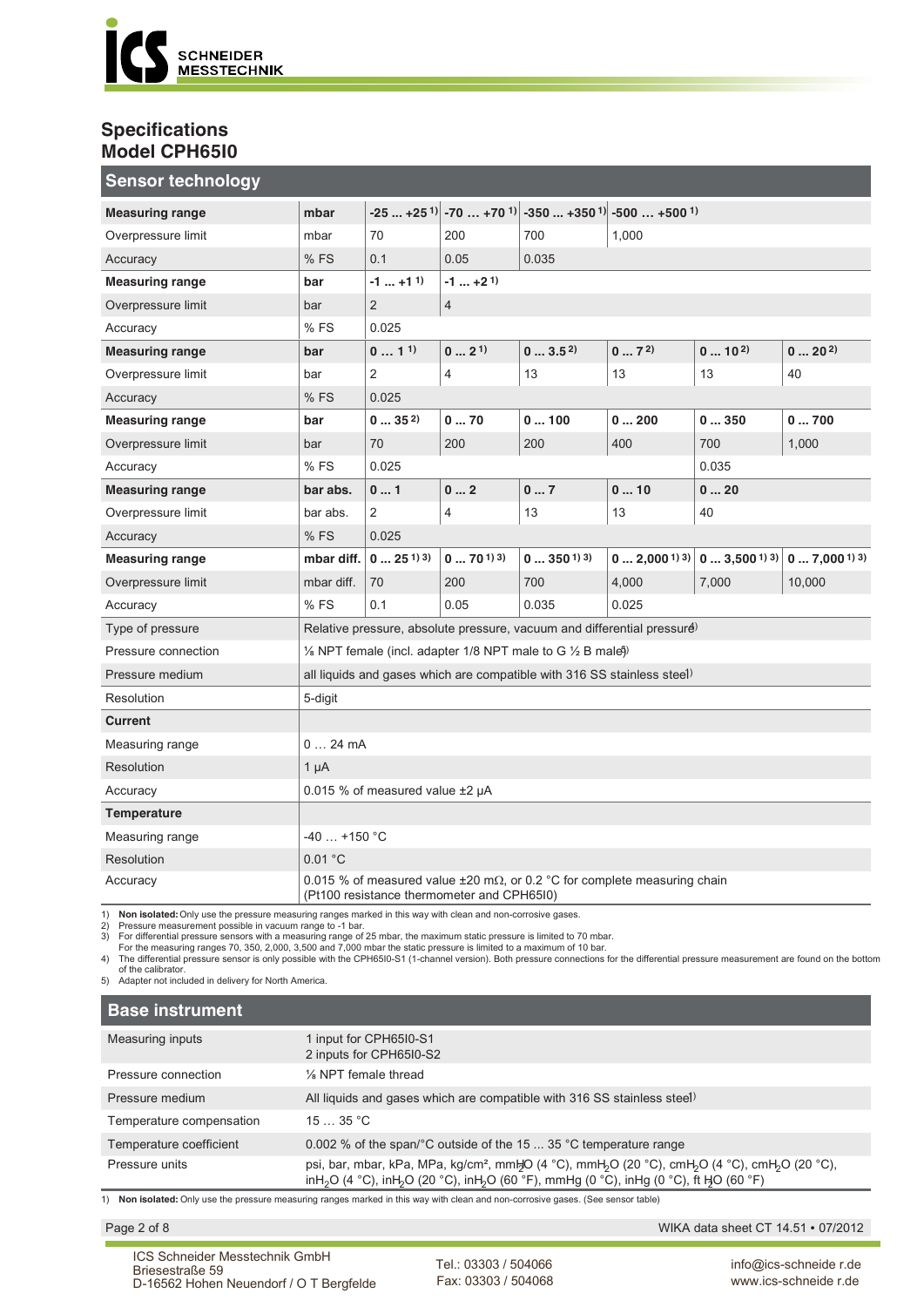

### **Base instrument**

| <b>Display</b>                        |                                                                                             |
|---------------------------------------|---------------------------------------------------------------------------------------------|
| Display                               | 5-digit display; large backlit screen for the display of up to three measurement parameters |
| <b>Voltage supply</b>                 |                                                                                             |
| Power supply                          | DC 6 V, 4 x 1.5 V AA alkaline batteries                                                     |
| <b>Battery life</b>                   | $>$ 35 hours                                                                                |
| <b>Permissible ambient conditions</b> |                                                                                             |
| Operating temperature                 | $-10$ +45 °C                                                                                |
| Storage temperature                   | $-20$ +60 °C                                                                                |
| Relative humidity                     | 5  95 % r.H. (non-condensing)                                                               |
| Case                                  |                                                                                             |
| Material                              | Stainless steel and plastic                                                                 |
| <b>Dimensions</b>                     | see technical drawing                                                                       |
| Weight                                | approx. $570$ g                                                                             |

| Ignition protection type                           |                                                                                                                                                |
|----------------------------------------------------|------------------------------------------------------------------------------------------------------------------------------------------------|
| <b>ATEX directive</b>                              | 94/9/EC, category 2G, ignition protection type Ex ia IIB T3 Gb<br>II 2 G Ex ia IIB T3 Gb ( $\frac{1}{4}$ = -10  +45 °C)<br>DEKRA 12ATEX 0146 X |
| <b>IECEX</b>                                       | Ex ia IIB T3 Gb ( $\overline{b}$ = -10  +45 °C)<br><b>IECEX CSA 11.0019X</b>                                                                   |
| <b>Connection values</b>                           |                                                                                                                                                |
| max. voltage                                       | $U_0$ = DC 7.14 V                                                                                                                              |
| Max. current                                       | $I0$ = 1.12 mA                                                                                                                                 |
| Max. power                                         | $P_0 = 2$ mW                                                                                                                                   |
| Max. effective internal capacitance $C_0$ = 240 µF |                                                                                                                                                |
| Max. effective internal inductance $L_0 = 1$ H     |                                                                                                                                                |
| Power supply circuit                               |                                                                                                                                                |
| max. voltage                                       | $U_i$ = DC 30 V                                                                                                                                |
| Max. current                                       | $I_i = 80 \text{ mA}$                                                                                                                          |
| Max. power                                         | $P_i = 750$ mW                                                                                                                                 |
| Max. effective internal capacitance $C_i = 0$ nF   |                                                                                                                                                |
| Max. effective internal inductance $L_i = 0$ mH    |                                                                                                                                                |
| <b>LEMO plug-connector</b>                         | Only for use with LTP100A RTD sensor                                                                                                           |

| <b>Approvals and certificates</b> |                                                                                                                 |  |  |  |  |  |  |
|-----------------------------------|-----------------------------------------------------------------------------------------------------------------|--|--|--|--|--|--|
| <b>CE conformity</b>              |                                                                                                                 |  |  |  |  |  |  |
| <b>EMC</b> directive              | 2004/108/EC, EN 61326 emission (group 1, class B) and interference immunity (portable measurement<br>equipment) |  |  |  |  |  |  |
| ATEX directive                    | 94/9/EC, category 2G, ignition protection type Ex ia IIB T3 Gb                                                  |  |  |  |  |  |  |
| Certificate                       |                                                                                                                 |  |  |  |  |  |  |
| Calibration                       | 3.1 calibration certificate per DIN EN 10204<br>Option: DKD/DAkkS calibration certificate                       |  |  |  |  |  |  |

Further approvals and certificates can be found on the internet.

WIKA data sheet CT 14.51 ∙ 07/2012 Page 3 of 8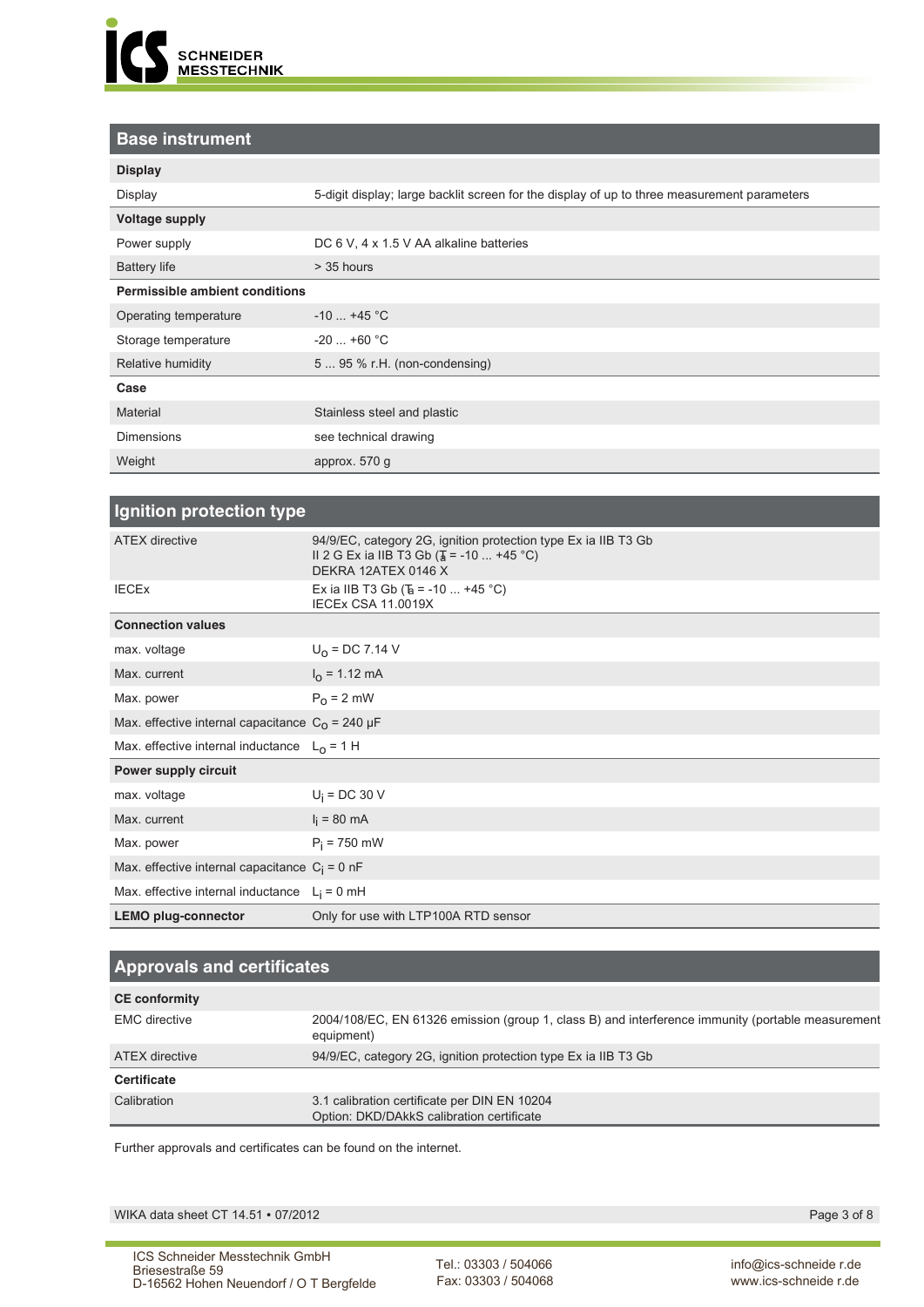

## **Available measuring ranges and resolutions**

| <b>Measuring ranges and factors</b>  |                                 |        |        |         |         |          |           |         |          |
|--------------------------------------|---------------------------------|--------|--------|---------|---------|----------|-----------|---------|----------|
|                                      | Measuring range in bar 0  0.025 |        | 00.07  | 00.35   | 00.5    | $01^{1}$ | $0 2^{2}$ | 03.5    | $07^{3}$ |
| Unit                                 | Conversion factor               |        |        |         |         |          |           |         |          |
| psi                                  | $\mathbf{1}$                    | 0.4000 | 1.0000 | 5.0000  | 7.2000  | 15.000   | 30.000    | 50.000  | 100.00   |
| bar                                  | 0.06894757                      | 0.0276 | 0.0689 | 0.3447  | 0.4964  | 1.0342   | 2.0684    | 3.4474  | 6.8948   |
| mbar                                 | 68.94757                        | 27.579 | 68.948 | 344.74  | 496.42  | 1,034.2  | 2,068.4   | 3,447.4 | 6,894.8  |
| kPa                                  | 6.894757                        | 2.7579 | 6.8948 | 34.474  | 49.642  | 103.42   | 206.84    | 344.74  | 689.48   |
| <b>MPa</b>                           | 0.00689476                      | 0.0028 | 0.0069 | 0.0345  | 0.0496  | 0.1034   | 0.2068    | 0.3447  | 0.6895   |
| kg/cm <sup>2</sup>                   | 0.07030697                      | 0.0281 | 0.0703 | 0.3515  | 0.5062  | 1.0546   | 2.1092    | 3.5153  | 7.0307   |
| mmHg $(0 °C)$                        | 51.71507                        | 20.686 | 51.715 | 258.58  | 372.35  | 775.73   | 1,551.5   | 2,585.8 | 5,171.5  |
| in Hg $(0 °C)$                       | 2.03603                         | 0.8144 | 2.0360 | 10.180  | 14.659  | 30.540   | 61.081    | 101.80  | 203.60   |
| cmH <sub>2</sub> O (4 $^{\circ}$ C)  | 70.3089                         | 28.124 | 70.309 | 351.54  | 506.22  | 1,054.6  | 2,109.3   | 3,515.4 | 7,030.9  |
| cmH <sub>2</sub> O (20 $°C$ )        | 70.4336                         | 28.173 | 70.434 | 352.17  | 507.12  | 1,056.5  | 2,113.0   | 3,521.7 | 7,043.4  |
| mmH <sub>2</sub> O (4 $^{\circ}$ C)  | 703.089                         | 281.24 | 703.09 | 3,515.4 | 5,062.2 | 10,546   | 21,093    | 35,154  | 70,309   |
| mmH <sub>2</sub> O (20 $°C$ )        | 704.336                         | 281.73 | 704.34 | 3,521.7 | 5.071.2 | 10,565   | 21,130    | 35,217  | 70,434   |
| in $H_2O$ (4 °C)                     | 27.68067                        | 11.072 | 27.681 | 138.40  | 199.30  | 415.21   | 830.42    | 1,384.0 | 2,768.1  |
| inH <sub>2</sub> O (20 $^{\circ}$ C) | 27.72977                        | 11.092 | 27.730 | 138.65  | 199.65  | 415.95   | 831.89    | 1,386.5 | 2,773.0  |
| inH <sub>2</sub> O (60 $^{\circ}$ F) | 27.70759                        | 11.083 | 27.708 | 138.54  | 199.49  | 415.61   | 831.23    | 1,385.4 | 2,770.8  |
| ftH <sub>2</sub> O (60 $\degree$ F)  | 2.308966                        | 0.9236 | 2.3090 | 11.545  | 16.625  | 34.634   | 69.269    | 115.45  | 230.90   |

| <b>Measuring ranges and factors</b>  |                                         |         |            |         |         |         |         |         |        |  |
|--------------------------------------|-----------------------------------------|---------|------------|---------|---------|---------|---------|---------|--------|--|
|                                      | Measuring range in bar $0 \dots 10^{3}$ |         | $0 20^{3}$ | 035     | 070     | 0100    | 0200    | 0350    | 0700   |  |
| Unit                                 | Conversion factor                       |         |            |         |         |         |         |         |        |  |
| psi                                  | $\mathbf{1}$                            | 150.00  | 300.00     | 500.00  | 1,000.0 | 1,500.0 | 3,000.0 | 5,000.0 | 10,000 |  |
| bar                                  | 0.06894757                              | 10.342  | 20.684     | 34.474  | 68.948  | 103.42  | 206.84  | 344.74  | 689.48 |  |
| mbar                                 | 68.94757                                | 10,342  | 20,684     | 34,474  | 68,948  | $-4)$   | $-4)$   | $-4)$   | $-4)$  |  |
| kPa                                  | 6.894757                                | 1,034.2 | 2,068.4    | 3,447.4 | 6,894.8 | 10,342  | 20,684  | 34,474  | 68,948 |  |
| <b>MPa</b>                           | 0.00689476                              | 1.0342  | 2.0684     | 3.4474  | 6.8948  | 10.342  | 20.684  | 34.474  | 68.948 |  |
| kg/cm <sup>2</sup>                   | 0.07030697                              | 10.546  | 21.092     | 35.153  | 70.307  | 105.46  | 210.92  | 351.53  | 703.07 |  |
| mmHg $(0 °C)$                        | 51.71507                                | 7,757.3 | 15,515     | 25,858  | 51,715  | 77,573  | $-4)$   | $-4)$   | $-4)$  |  |
| in Hg $(0 °C)$                       | 2.03603                                 | 305.40  | 610.81     | 1,018.0 | 2,036.0 | 3,054.0 | 6,108.1 | 10,180  | 20,360 |  |
| cmH <sub>2</sub> O (4 $^{\circ}$ C)  | 70.3089                                 | 10,546  | 21,093     | 35,154  | 70,309  | $-4)$   | $-4)$   | $-4)$   | $-4)$  |  |
| cmH <sub>2</sub> O (20 $°C$ )        | 70.4336                                 | 10,565  | 21,130     | 35,217  | 70,434  | $-4)$   | $-4)$   | $-4)$   | $-4)$  |  |
| mmH <sub>2</sub> O (4 °C)            | 703.089                                 | $-4)$   | $-4)$      | $-4)$   | $-4)$   | $-4)$   | $-4)$   | $-4)$   | $-4)$  |  |
| mmH <sub>2</sub> O (20 $^{\circ}$ C) | 704.336                                 | $-4)$   | $-4)$      | $-4)$   | $-4)$   | $-4)$   | $-4)$   | $-4)$   | $-4)$  |  |
| inH <sub>2</sub> O (4 $^{\circ}$ C)  | 27.68067                                | 4,152.1 | 8,304.2    | 13,840  | 27,681  | 41,521  | 83,042  | $-4)$   | $-4)$  |  |
| inH <sub>2</sub> O (20 $^{\circ}$ C) | 27.72977                                | 4,159.5 | 8,318.9    | 13,865  | 27,730  | 41,595  | 83,189  | $-4)$   | $-4)$  |  |
| inH <sub>2</sub> O (60 $\degree$ F)  | 27.70759                                | 4,156.1 | 8,312.3    | 13,854  | 27,708  | 41,561  | 83,123  | $-4)$   | $-4)$  |  |
| ftH <sub>2</sub> O (60 $\degree$ F)  | 2.308966                                | 346.34  | 692.69     | 1,154.5 | 2,309.0 | 3,463.4 | 6,926.9 | 11,545  | 23,090 |  |

1) This data is also valid for the measuring ranges -1 ... +1 bar and 0 ... 1 bar abs.<br>2) This data is also valid for the measuring ranges -1 ... +2 bar and 0 ... 2 bar abs.<br>3) This data is also valid for the measuring ran

Page 4 of 8 WIKA data sheet CT 14.51 ∙ 07/2012

ICS Schneider Messtechnik GmbH Briesestraße 59 D-16562 Hohen Neuendorf / O T Bergfelde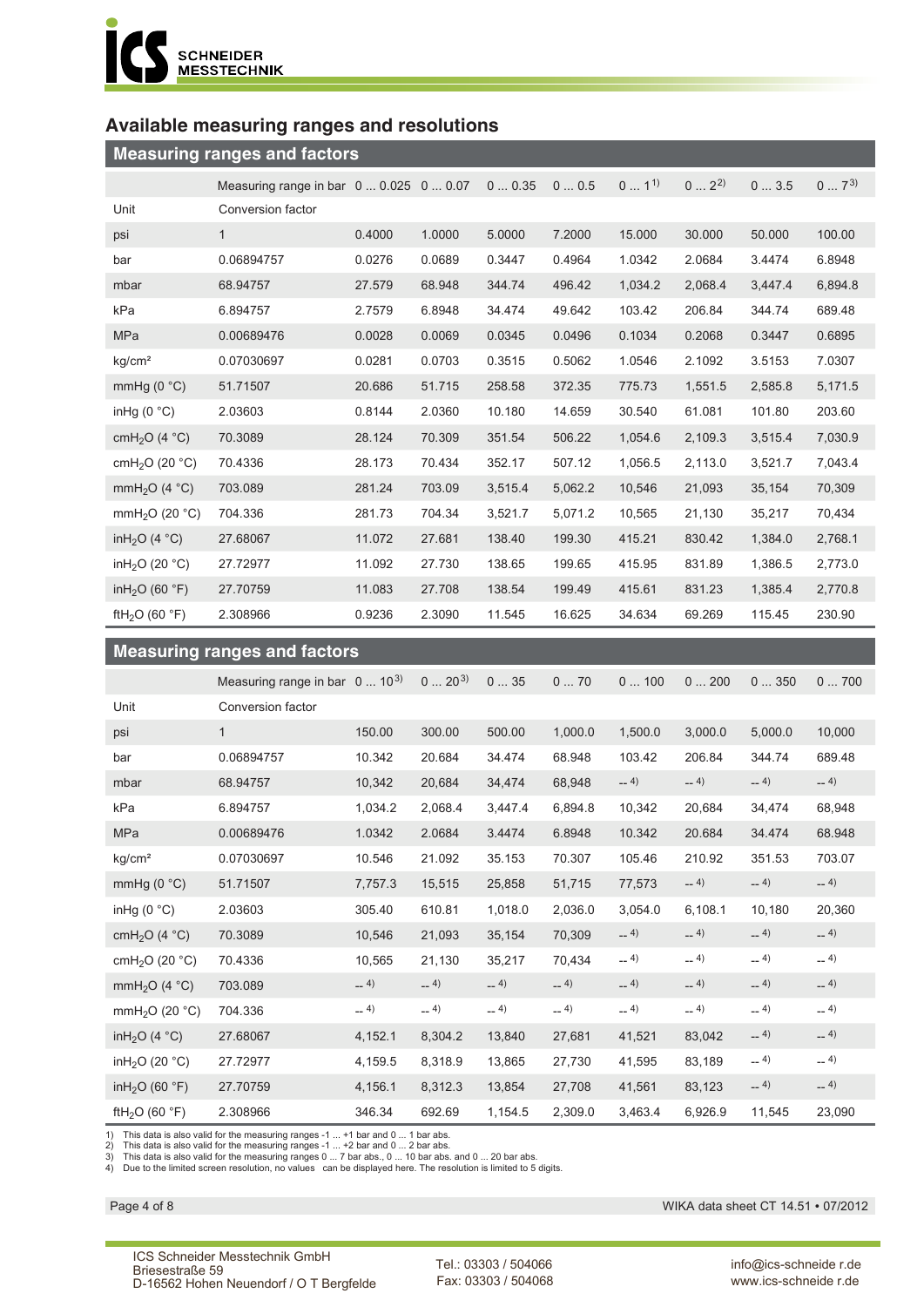

### **Features**

#### **Temperature and current measurement**

A Pt100 resistance thermometer (RTD) is available as an option for measuring temperatures, with an accuracy of ±0.2 °C. In addition, the CPH65I0 can measure 4 ... 20 mA current signals from transmitters.

### **Display**

The CPH65I0 displays up to three measured values simultaneously. That means the pressure value from both pressure sensors, the temperature measured with an external temperature sensor or current signal (mA) can be indicated simultaneously on the display. The CPH65I0 has a large graphical LCD display with backlighting.

#### **Pressure ranges**

The CPH65I0 can be supplied in 24 different measuring ranges from 0 ... 25 mbar up to 0 ... 700 bar. Relative, vacuum, absolute and differential pressure are all available.

### **Display layout**



### **Keypad**



WIKA data sheet CT 14.51 ∙ 07/2012 Page 5 of 8

#### **Functions**

The CPH65I0 has a complete range of useful functions. Switch tests can be performed via both internal pressure inputs. The deviation of the test item is calculated by the CPH65I0 with the calibration of a transmitter. A damping function is available. Up to five frequently-used instrument settings can be stored and retrieved with the touch of a button.

#### **Compact and robust**

The CPH65I0, with its compact and robust design, is powered by four standard AA alkaline batteries. With the energy-saving function in the CPH65I0, the battery life is more than 35 hours.

#### 1) **Pressure units**

Indication of the pressure unit (selectable from 16 pressure units)

- 2) **Units** Indication of the measuring unit
- 3) **Display of the span** Display of 4 ... 20 mA span (only with mA measurement)
- 4) **Menu list**
- 5) **Primary parameters** Indication of the current measured parameters
- 1) **Function keys**

Configuration of the calibrator via these soft keys

- 2) **ON/OFF key** Turning the calibrator on and off
- 3) **Backlighting** Turning the backlighting on and off
- 4) **ZERO key** Zeroing of the pressure measurement

Tel.: 03303 / 504066 Fax: 03303 / 504068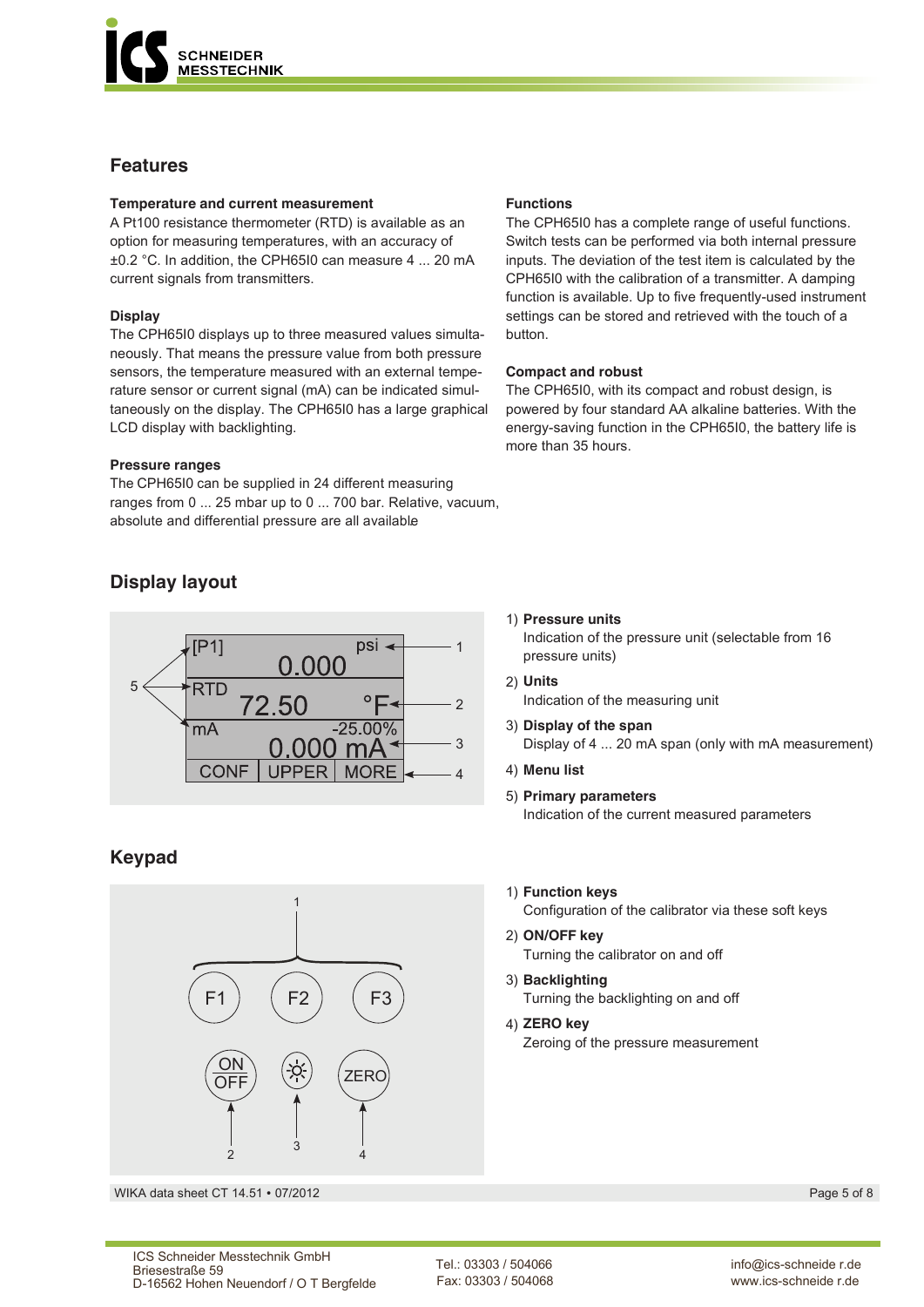

### **Dimensions in mm**



### **Connections**



- 1) **P1 pressure connection** Connection for internal sensor, P1
- 2) **P2 pressure connection** Connection for internal sensor, P2
- 3) **Input connection** Electrical connections for current and switch test

Page 6 of 8 WIKA data sheet CT 14.51 ∙ 07/2012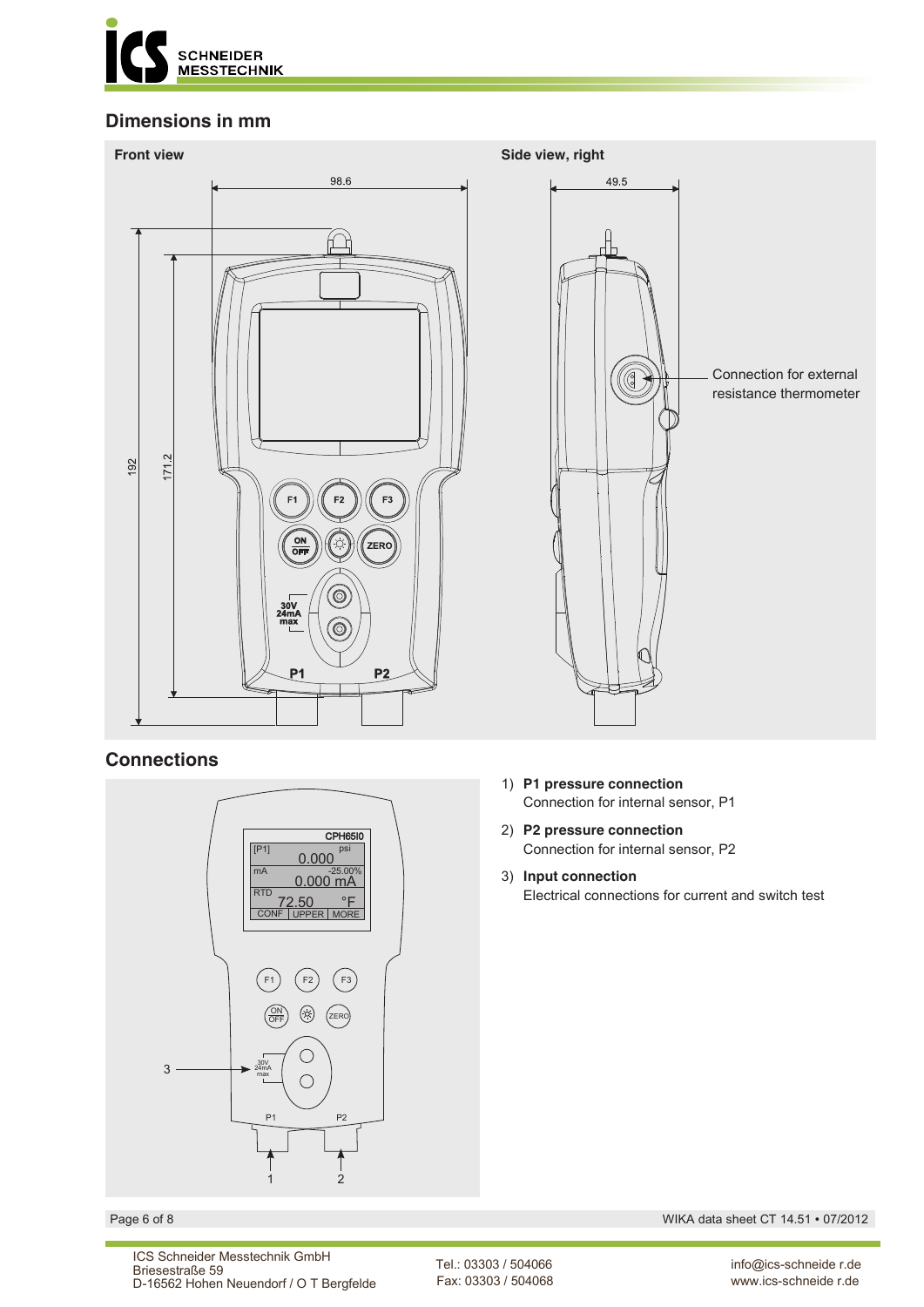

## **Special operating modes**

### **Operating mode: Pressure switch test**



#### **Pressure switch test**

With the pressure switch function, the CPH65I0 can indicate the pressures at which the switch closes or opens. In addition, the hysteresis can be calculated.

In the switch test mode the display update rate is increased to capture changing pressure inputs quickly.

If required, the ambient or medium temperature can be measured with an external Pt100 resistance thermometer at the same time.

#### **Operating mode: Calibrating transmitters and %-error function**



#### **Calibrating transmitters**

With the mA measuring function, the 4 ... 20 mA output of the instrument which is currently being calibrated can be read. This is achieved passively, meaning the instrument to be calibrated generates the 4 ... 20 mA directly. This mA signal is read by the calibrator.

The calibrator features a special function which can calculate the error in the pressure value from the mA value as a percentage of the 4 ... 20 mA span. The %-error mode uses all three screens and has a special menu structure. It displays pressure, mA and %-error simultaneously.

#### **Example:**

A transmitter to be tested has a measuring range of 2 bar and outputs a corresponding 4 ... 20 mA signal. The user can program in a 0 ... 2 bar pressure span into the calibrator and the calibrator will then calculate and display the deviation or error in a percentage value of the 4 ... 20 mA output. This is produced without the need for any manual calculation, which is also an advantage if it is difficult to set an accurate pressure using an external pump.

WIKA data sheet CT 14.51 ∙ 07/2012 Page 7 of 8

Tel.: 03303 / 504066 Fax: 03303 / 504068